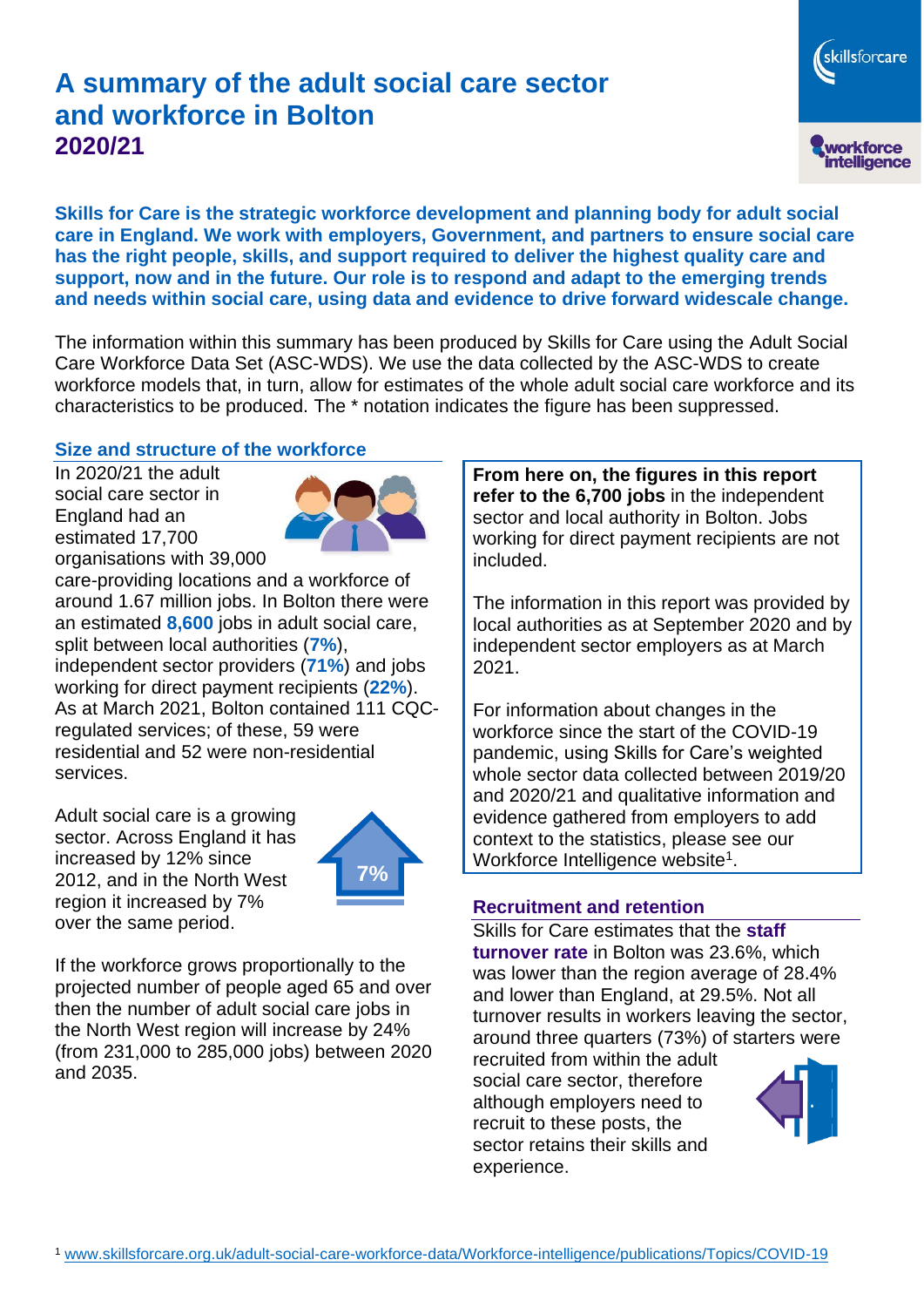Adult social care has an experienced 'core' of workers. Workers in Bolton had on average **9.2 years of experience in the sector** and 79% of the workforce had been working in the sector for at least three years.

Using both workforce intelligence evidence and our links with employers and stakeholders across England, we know that recruitment and retention is one of the largest issues faced by employers. We have many resources and tools available to help, for example the 'Values-based recruitment and retention toolkit'<sup>2</sup> and 'Seeing potential: widen your talent pool'. <sup>3</sup> For more information please visit: [www.skillsforcare.org.uk/recruitment-retention](http://www.skillsforcare.org.uk/recruitment-retention)

## **Employment information**

We estimate Bolton had **6,700** adult social care jobs employed in the local authority and independent sectors. These included 475 managerial roles, 275 regulated professionals, 5,100 direct care (including 4,400 care workers), and 800 othernon-care proving roles.

The average number of **sickness days** taken in the last year in Bolton was 12.7, (10.9 in North West and 9.5 across England). With an estimated directly employed workforce of 6,200, this would mean employers in Bolton lost approximately **79,000 days to sickness in 2020/21**. In England levels of staff sickness have nearly doubled over the course of the pandemic between 2019/20 and 2020/21, in total around 6 million extra days were lost to sickness than in the year before.

Around one quarter (23%) of the workforce in Bolton were on zero-hours contracts. Around a half (48%) of the workforce usually worked full-time hours and 52% were part-time.

# **Chart 1. Proportion of workers on zero hours contracts by area**

**England** North West **Bolton** 



# **Workforce demographics**

The majority (86%) of the workforce in Bolton were female, and the average age was 43.3 years old. Workers aged 24 and



under made up 9% of the workforce and workers aged over 55 represented 24%. Given this age profile approximately 1,600 people will be reaching retirement age in the next 10 years.

Nationality varied by region, in England 83% of the workforce identified as British, while in the North West region this was 93%. An estimated 91% of the workforce in Bolton identified as British, 3% identified as of an EU nationality and 5% a non-EU nationality, therefore there was a similar reliance on EU and non-EU workers.

# **Pay**



Table 1 shows the full-time equivalent annual or hourly pay rate of selected job roles in Bolton (area), North West (region) and England. All figures

represent the independent sector as at March 2021, except social workers which represent the local authority sector as at September 2020. At the time of analysis, the National Living Wage was £8.72.

#### **Table 1. Average pay rate of selected job roles by area**

|                                 | <b>England</b> | Region  | Area    |
|---------------------------------|----------------|---------|---------|
| Full-time equivalent annual pay |                |         |         |
| Social Worker <sup>t</sup>      | £37,100        | £35,300 | £35,600 |
| Registered nurse                | £33,600        | £32,500 | £31,400 |
| Hourly pay                      |                |         |         |
| National Living<br>Wage         | £8.72          | £8.72   | £8.72   |
| Senior care worker              | £10.00         | £9.80   | £9.83   |
| Care worker                     | £9.29          | £9.08   | £9.23   |
| Support and<br>outreach         | £9.53          | £9.20   | £9.37   |

†Local authority social workers only.

Please note that pay varies by sector, with local authority pay generally being higher than independent sector pay.

[www.skillsforcare.org.uk/vba](http://www.skillsforcare.org.uk/vba)